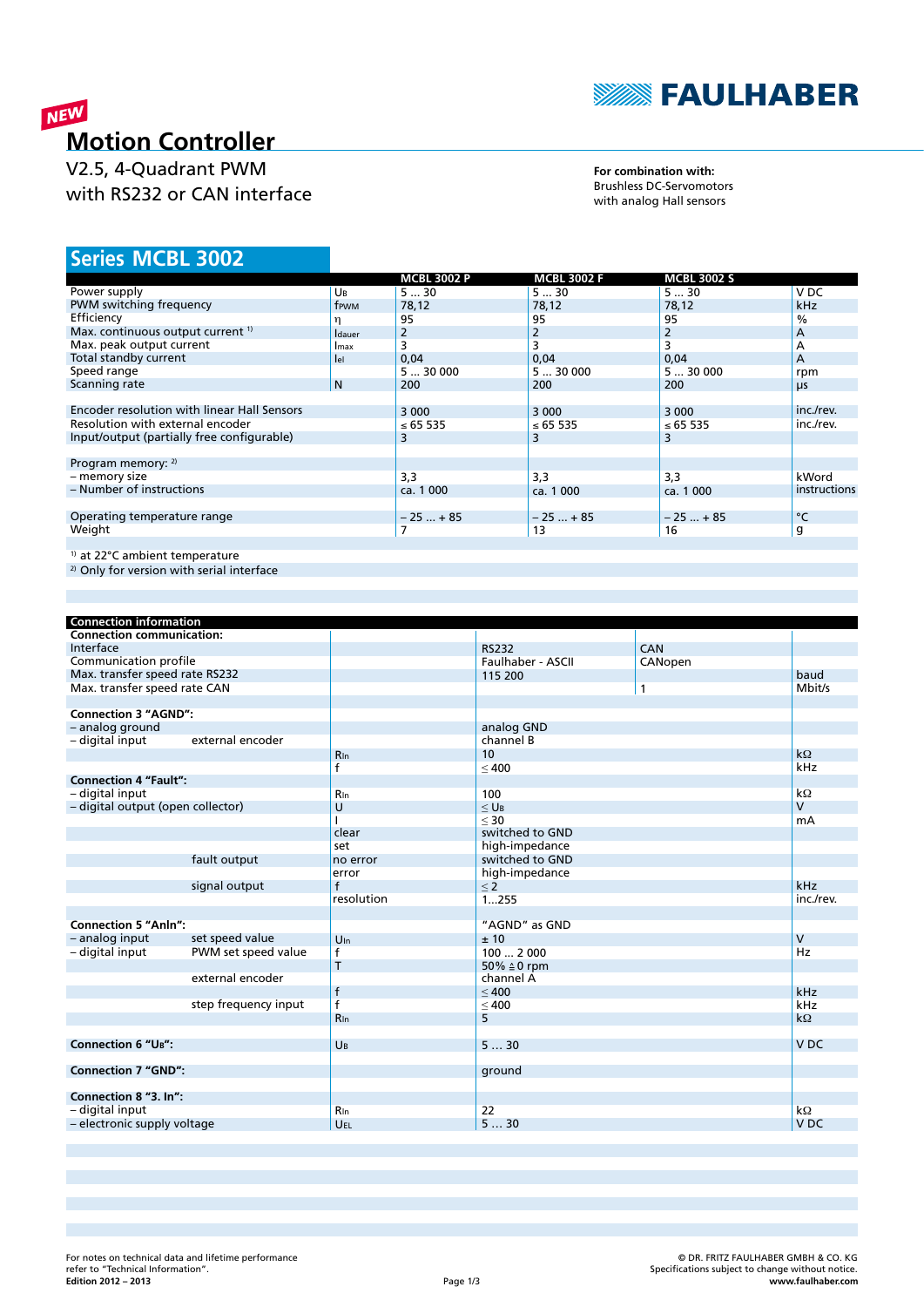

| <b>Connection information</b>                 |          |                 |                      |                 |
|-----------------------------------------------|----------|-----------------|----------------------|-----------------|
| Connection 9-11 "Sensor A, B, C":             |          |                 |                      |                 |
| Hall sensor input                             | Sensor A |                 | <b>Hall Sensor A</b> |                 |
|                                               | Sensor B |                 | Hall Sensor B        |                 |
|                                               | Sensor C |                 | Hall Sensor C        |                 |
|                                               |          | U <sub>In</sub> | $\leq 5$             | v               |
| <b>Connection 12 "Ucc":</b>                   |          |                 |                      |                 |
| Output voltage for external use <sup>1)</sup> |          | Uout            | 5                    | V               |
| Load current                                  |          | lout            | $\leq 60$            | <b>mA</b>       |
|                                               |          |                 |                      |                 |
| <b>Connection 13 "SGND":</b>                  |          |                 |                      |                 |
| Signal GND                                    |          |                 | Signal masse         |                 |
|                                               |          |                 |                      |                 |
| Connection 14-16 "Motor A, B, C":             |          |                 |                      |                 |
| Motor connection                              | Motor A  |                 | Phase A              |                 |
|                                               | Motor B  |                 | Phase B              |                 |
|                                               | Motor C  |                 | Phase C              |                 |
|                                               |          | Uout            | $0$ U <sub>B</sub>   | V <sub>DC</sub> |
| PWM switching frequency                       |          | frwm            | 78,12                | kHz             |

## <sup>1)</sup> E.g. Hall sensor

The signal level (PLC or TTL) of the digital inputs can be set over the interface (see operating instruction manual). Standard (PLC): Low 0...4,5V / High 12,5V...UB, TTL: Low 0...0,5V / High 2,5V...UB

**Options**

Separate power supply (Option no.: 3085)

**Full product description**

Example:

**MCBL 3002 S RS** (RS232) **MCBL 3002 F CF** (CANopen with Faulhaber CAN) **MCBL 3002 P RS** (RS232)

| <b>Accessories</b>         |                  |               |                             |
|----------------------------|------------------|---------------|-----------------------------|
|                            |                  | Motor<br>Type | Part No.<br>for MCBL 3002 S |
| Motor connector adapter    | 0620  B          | BL            | 6501.00083                  |
|                            |                  |               |                             |
|                            |                  |               | for MCBL 3002 S, F          |
| <b>Programming adapter</b> | <b>RS232/CAN</b> | <b>BL</b>     | 6501.00121                  |
|                            |                  |               |                             |
|                            |                  |               |                             |
|                            |                  |               |                             |
|                            |                  |               |                             |
|                            |                  |               |                             |
|                            |                  |               |                             |
|                            |                  |               |                             |
|                            |                  |               |                             |
|                            |                  |               |                             |
|                            |                  |               |                             |
|                            |                  |               |                             |
|                            |                  |               |                             |
|                            |                  |               |                             |
|                            |                  |               |                             |
|                            |                  |               |                             |
|                            |                  |               |                             |